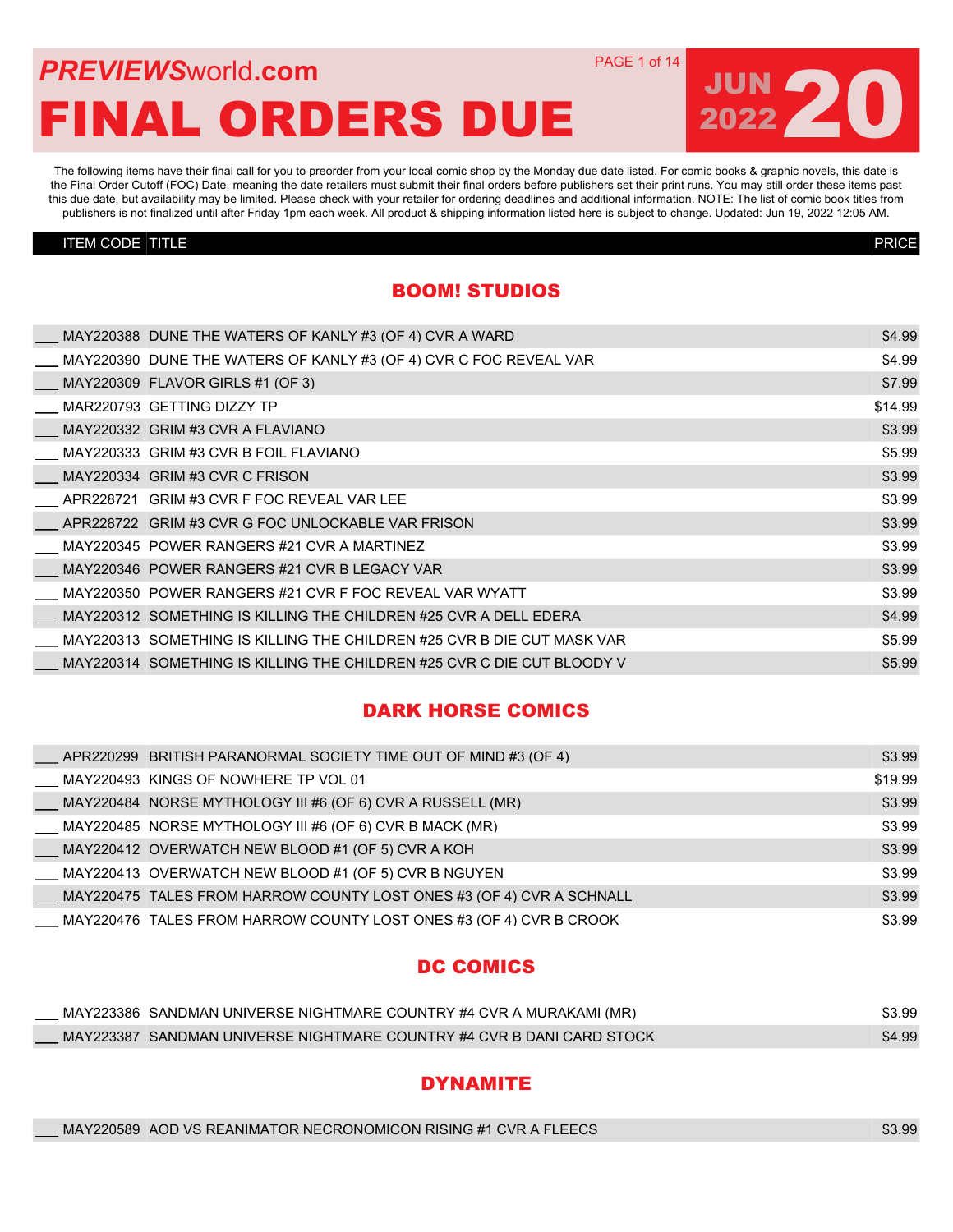## **PREVIEWS** WORLD **COM** PAGE 2 of 14 FINAL ORDERS DUE

| <b>ITEM CODE TITLE</b> |                                                                        | <b>PRICE</b> |
|------------------------|------------------------------------------------------------------------|--------------|
|                        | MAY220590 AOD VS REANIMATOR NECRONOMICON RISING #1 CVR B MITTEN        | \$3.99       |
|                        | MAY220591 AOD VS REANIMATOR NECRONOMICON RISING #1 CVR C SUYDAM        | \$3.99       |
|                        | MAY220592  AOD VS REANIMATOR NECRONOMICON RISING #1 CVR D SAYGER       | \$3.99       |
|                        | MAY220593 AOD VS REANIMATOR NECRONOMICON RISING #1 CVR E BLANK AUTHENT | \$3.99       |
|                        | MAY220600 AOD VS REANIMATOR NECRONOMICON RISING #1 CVR L FLEECS METAL  | \$100.00     |
|                        | MAY220601 AOD VS REANIMATOR NECRONOMICON RISING #1 CVR M FLEECS SGN AT | \$49.99      |
|                        | MAY220602 AOD VS REANIMATOR NECRONOMICON RISING #1 CVR N FLEECS LTD VI | \$50.00      |
|                        | MAY220603 AOD VS REANIMATOR NECRONOMICON RISING #1 CVR O SUYDAM LTD VI | \$50.00      |
|                        | APR228782 AOD VS REANIMATOR NECRONOMICON RISING #1 CVR P FOC HAESER OR | \$3.99       |
|                        | APR228783 AOD VS REANIMATOR NECRONOMICON RISING #1 CVR Q FOC BLACK BLA | \$3.99       |
|                        | MAY220656_BETTIE PAGE ALIEN AGENDA #5 CVR A LINSNER                    | \$3.99       |
|                        | MAY220657 BETTIE PAGE ALIEN AGENDA #5 CVR B BURNS                      | \$3.99       |
|                        | MAY220658 BETTIE PAGE ALIEN AGENDA #5 CVR C ROUX                       | \$3.99       |
|                        | MAY220659 BETTIE PAGE ALIEN AGENDA #5 CVR D BROXTON                    | \$3.99       |
|                        | MAY220660 BETTIE PAGE ALIEN AGENDA #5 CVR E COSPLAY                    | \$3.99       |
|                        | MAY220665 BETTIE PAGE ALIEN AGENDA #5 CVR J BLACK BAG                  | \$10.00      |
|                        | MAY220666 BETTIE PAGE ALIEN AGENDA #5 CVR K LINSNER LTD                | \$50.00      |
|                        | MAY220667 BETTIE PAGE ALIEN AGENDA #5 CVR L BURNS LTD                  | \$50.00      |
|                        | APR228792 BETTIE PAGE ALIEN AGENDA #5 CVR M FOC CELOR ORGINAL          | \$3.99       |
|                        | APR220495 BOYS OVERSIZED OMNIBUS HC VOL 03 (MR)                        | \$99.99      |
|                        | APR220496 BOYS OVERSIZED OMNIBUS SGN ED HC VOL 03 (MR)                 | \$199.99     |
|                        | MAR220614 BOYS SCRIPTBOOK SC VOL 01 (MR)                               | \$24.99      |
|                        | MAR220615 BOYS SCRIPTBOOK SGN ED SC VOL 01 (MR)                        | \$39.99      |
|                        | MAY220700 IMMORTAL RED SONJA #4 CVR A NAKAYAMA                         | \$3.99       |
|                        | MAY220701 IMMORTAL RED SONJA #4 CVR B YOON                             | \$3.99       |
|                        | MAY220702 IMMORTAL RED SONJA #4 CVR C LINSNER                          | \$3.99       |
|                        | MAY220703 IMMORTAL RED SONJA #4 CVR D LEIRIX                           | \$3.99       |
|                        | MAY220704 IMMORTAL RED SONJA #4 CVR E COSPLAY                          | \$3.99       |
|                        | MAY220710 IMMORTAL RED SONJA #4 CVR K LINSNER LTD VIRGIN               | \$50.00      |
|                        | MAY220711 IMMORTAL RED SONJA #4 CVR L NAKAYAMA LTD VIRGIN              | \$50.00      |
|                        | APR228786 IMMORTAL RED SONJA #4 CVR M FOC LEIRIX ULTRAVIOLET           | \$3.99       |
|                        | APR228787 IMMORTAL RED SONJA #4 CVR N FOC NAKAYAMA B&W                 | \$3.99       |
|                        | JUN210992 RED SONJA THE SUPERPOWERS TP                                 | \$19.99      |
|                        | DEC210711 VAMPIRELLA PURGATORI TP                                      | \$19.99      |
|                        | MAY220789 VAMPIRELLA STRIKES #3 CVR A PARRILLO                         | \$3.99       |
|                        | MAY220790 VAMPIRELLA STRIKES #3 CVR B SEGOVIA                          | \$3.99       |
|                        | MAY220791 VAMPIRELLA STRIKES #3 CVR C YOON                             | \$3.99       |
|                        | MAY220792 VAMPIRELLA STRIKES #3 CVR D CALDWELL                         | \$3.99       |
|                        | MAY220793 VAMPIRELLA STRIKES #3 CVR E COSPLAY                          | \$3.99       |
|                        | MAY220799 VAMPIRELLA STRIKES #3 CVR K PARRILLO LTD                     | \$50.00      |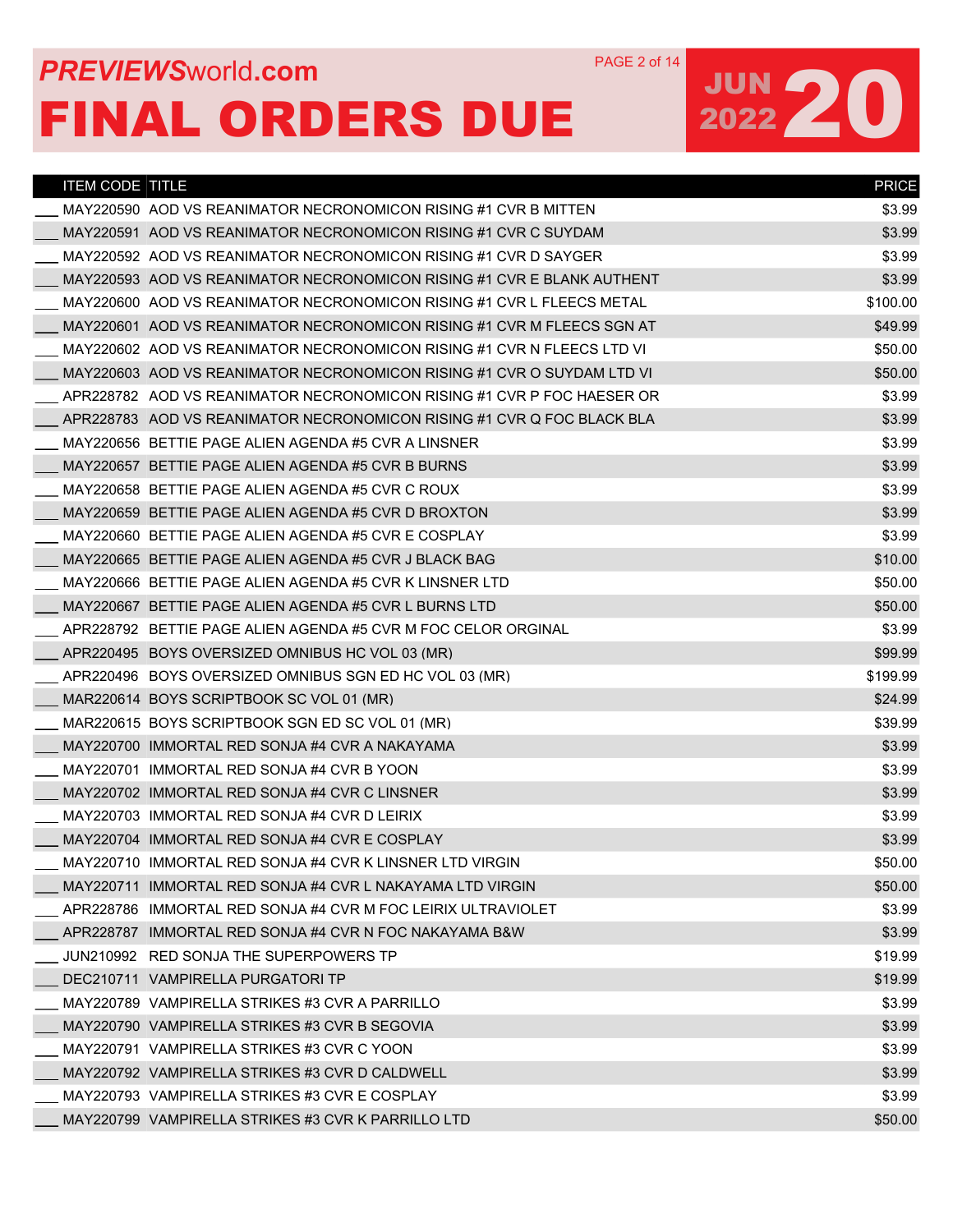### **PREVIEWS** WORLD **COM** PAGE 3 of 14 FINAL ORDERS DUE

## JUN 20

| ITEM CODE TITLE                                                   | <b>PRICE</b> |
|-------------------------------------------------------------------|--------------|
| MAY220800 VAMPIRELLA STRIKES #3 CVR L YOON LTD                    | \$50.00      |
| VAMPIRELLA STRIKES #3 CVR M FOC PARRILLO ULTRAVIOLET<br>APR228798 | \$3.99       |

#### IDW PUBLISHING

| MAY221521 CANTO TALES OF THE UNNAMED WORLD #2 CVR A ZUCKER         | \$3.99  |
|--------------------------------------------------------------------|---------|
| MAY221529 D & D RAVENLOFT ORPHAN OF AGONY ISLE #2 CVR A UNDERWOOD  | \$3.99  |
| ___ MAY221530 D & D RAVENLOFT ORPHAN OF AGONY ISLE #2 CVR B HOWELL | \$3.99  |
| MAY221543 MY LITTLE PONY #3 CVR A EASTER                           | \$3.99  |
| MAY221544 MY LITTLE PONY #3 CVR B JUSTASUTA                        | \$3.99  |
| MAY221550 SLEEPING BEAUTIES HC VOL 02                              | \$19.99 |
| MAY221551 SONIC THE HEDGEHOG #51 CVR A CURRY                       | \$3.99  |
| MAY221552 SONIC THE HEDGEHOG #51 CVR B LIDE                        | \$3.99  |
| MAY221559_TMNT ONGOING #131 CVR A TUNICA                           | \$3.99  |
| MAY221560_TMNT ONGOING #131 CVR B EASTMAN                          | \$3.99  |
| MAY221570_TRANSFORMER SHATTERED GLASS GN VOL 01                    | \$17.99 |

#### IMAGE COMICS

| MAY220035 7174 PRESENTS 01 CVR A WOOD (MR)                            | \$4.99  |
|-----------------------------------------------------------------------|---------|
| MAY220036 7174 PRESENTS 01 CVR B WOOD (MR)                            | \$4.99  |
| MAY220275 A TOWN CALLED TERROR #4 CVR A KUDRANSKI (MR)                | \$3.99  |
| MAY220276 A TOWN CALLED TERROR #4 CVR B KUDRANSKI (MR)                | \$3.99  |
| MAY220027 ABOVE SNAKES #1 (OF 5) CVR A SHERMAN (MR)                   | \$3.99  |
| APR228189 ABOVE SNAKES #1 (OF 5) CVR B BLANK SKETCH (MR)              | \$3.99  |
| MAY220128 BOLERO TP (MR)                                              | \$17.99 |
| $MAY220220$ EIGHT BILLION GENIES #3 (OF 8) CVR A BROWNE (MR)          | \$3.99  |
| MAY220221 EIGHT BILLION GENIES #3 (OF 8) CVR B HARREN (MR)            | \$3.99  |
| MAY220133 GHOST CAGE TP                                               | \$16.99 |
| MAY220144 GUNSLINGER SPAWN TP VOL 01                                  | \$9.99  |
| MAY220042 IMPACT WINTER #1 (ONE-SHOT) (MR)                            | \$4.99  |
| MAY220240 KING SPAWN #12 CVR A TAN                                    | \$2.99  |
| MAY220241 KING SPAWN #12 CVR B FERNANDEZ                              | \$2.99  |
| MAY220245 LOADED BIBLE BLOOD OF MY BLOOD #5 (OF 6) CVR A ANDOLFO (MR) | \$3.99  |
| MAY220246 LOADED BIBLE BLOOD OF MY BLOOD #5 (OF 6) CVR B CAFARO (MR)  | \$3.99  |
| MAR228874 LOADED BIBLE BLOOD OF MY BLOOD #5 (OF 6) CVR C LORENZO (MR) | \$3.99  |
| MAR228875 LOADED BIBLE BLOOD OF MY BLOOD #5 (OF 6) CVR D HERO (MR)    | \$3.99  |
| MAR228876 LOADED BIBLE BLOOD OF MY BLOOD #5 (OF 6) CVR E GARIJO (MR)  | \$3.99  |
| MAY220249 NEW MASTERS #5 (OF 6)                                       | \$3.99  |
| FEB220134 OBLIVION SONG BY KIRKMAN & DE FELICI HC BOOK 03             | \$39.99 |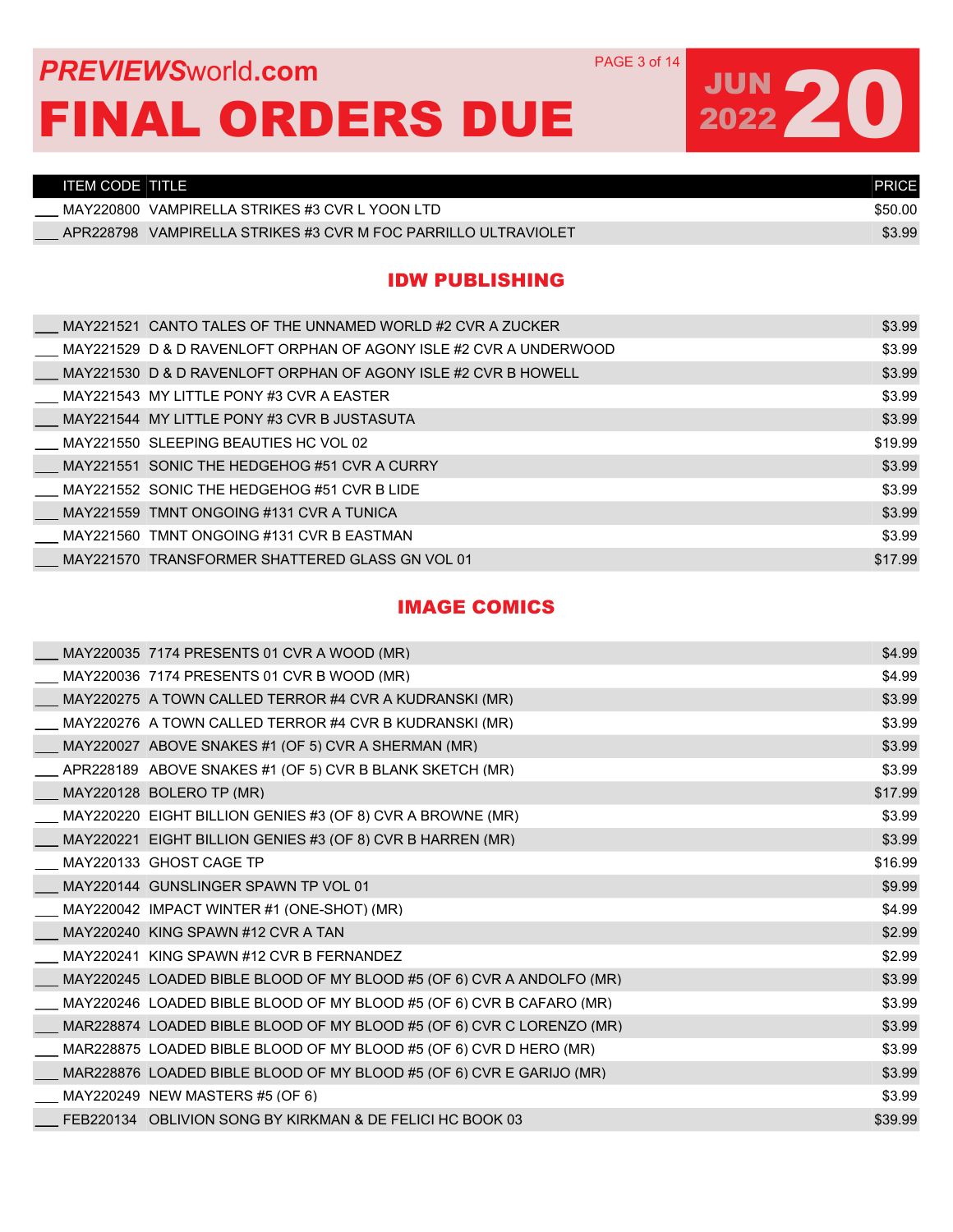### **PREVIEWS** WORLD **COM** PAGE 4 of 14 FINAL ORDERS DUE

# JUN 20

| <b>ITEM CODE TITLE</b> |                                                         | <b>PRICE</b> |
|------------------------|---------------------------------------------------------|--------------|
|                        | NOV210088 ORDINARY GODS #7 (MR)                         | \$3.99       |
|                        | MAY220268 SLUMBER #5 CVR A FOX (MR)                     | \$3.99       |
|                        | MAY220269 SLUMBER #5 CVR B WARD (MR)                    | \$3.99       |
|                        | APR220146 SPAWN COMPENDIUM TP VOL 03                    | \$59.99      |
|                        | MAY220123 UNDISCOVERED COUNTRY #19 CVR A CAMUNCOLI (MR) | \$3.99       |
|                        | MAY220124 UNDISCOVERED COUNTRY #19 CVR B PANOSIAN (MR)  | \$3.99       |

#### MARVEL COMICS

|  | APR221002 ALIEN ANNUAL #1                                         | \$4.99  |
|--|-------------------------------------------------------------------|---------|
|  | APR221003 ALIEN ANNUAL #1 SHALVEY VAR                             | \$4.99  |
|  | MAY221047 AMAZING FANTASY #1000 POSTER                            | \$8.99  |
|  | MAY220925 AVENGERS #58                                            | \$3.99  |
|  | MAY220926 AVENGERS #58 GIST PREDATOR VAR                          | \$3.99  |
|  | MAY220927 AVENGERS #58 LIEFELD DEADPOOL 30TH VAR                  | \$3.99  |
|  | MAY220805 AXE JUDGMENT DAY #1 (OF 6)                              | \$5.99  |
|  | MAY220809 AXE JUDGMENT DAY #1 (OF 6) GLEASON VAR                  | \$5.99  |
|  | MAY220808 AXE JUDGMENT DAY #1 (OF 6) MOMOKO VAR                   | \$5.99  |
|  | MAY220810 AXE JUDGMENT DAY #1 (OF 6) RON LIM VAR                  | \$5.99  |
|  | MAY220807 AXE JUDGMENT DAY #1 (OF 6) WERNECK WOMEN OF AXE VAR     | \$5.99  |
|  | MAR221080 DEADPOOL BAD BLOOD #3                                   | \$3.99  |
|  | APR220824 DEFENDERS BEYOND #1 (OF 5)                              | \$3.99  |
|  | APR220827 DEFENDERS BEYOND #1 (OF 5) BUSTOS STORMBREAKERS VAR     | \$3.99  |
|  | APR220828 DEFENDERS BEYOND #1 (OF 5) NOTO VAR                     | \$3.99  |
|  | APR220826 DEFENDERS BEYOND #1 (OF 5) ROMERO SPOILER VAR           | \$3.99  |
|  | APR220829 DEFENDERS BEYOND #1 (OF 5) RON LIM TEASER VAR           | \$3.99  |
|  | APR228819 FORTNITE X MARVEL ZERO WAR #1 (OF 5) 2ND PTG DAVILA VAR | \$5.99  |
|  | MAY221048 HULK #10 POSTER                                         | \$8.99  |
|  | APR220992 IRON MAN #21                                            | \$3.99  |
|  | APR220994 IRON MAN #21 COELLO HELLFIRE GALA VAR                   | \$3.99  |
|  | APR220993 IRON MAN #21 UNZUETA VAR                                | \$3.99  |
|  | MAY221037 KING CONAN CHRONICLES EPIC COLL TP PHANTOMS PHOENIXES   | \$44.99 |
|  | MAY220906 KNIGHTS OF X #4                                         | \$3.99  |
|  | MAY220907 KNIGHTS OF X #4 MASSAFERA VAR                           | \$3.99  |
|  | APR221000 MAESTRO WORLD WAR M #5 (OF 5)                           | \$3.99  |
|  | MAY220957 MILES MORALES SPIDER-MAN #40                            | \$3.99  |
|  | MAY220958 MILES MORALES SPIDER-MAN #40 DE IULIS PREDATOR VAR      | \$3.99  |
|  | MAY220959 MILES MORALES SPIDER-MAN #40 SEGOVIA VAR                | \$3.99  |
|  | APR220962 MOON KNIGHT BLACK WHITE BLOOD #3 (OF 4)                 | \$4.99  |
|  | APR220963 MOON KNIGHT BLACK WHITE BLOOD #3 (OF 4) KLEIN VAR       | \$4.99  |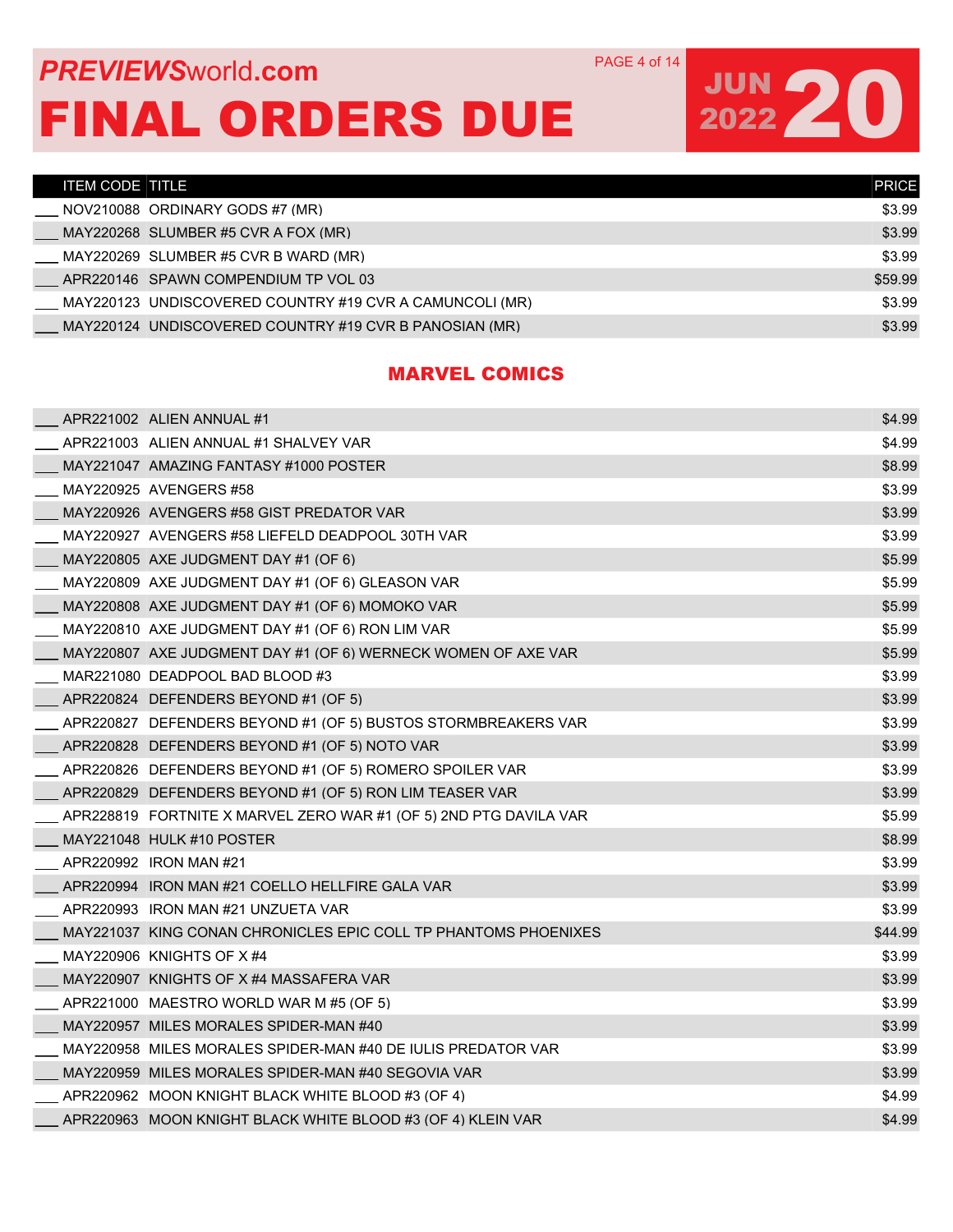## **PREVIEWS** WORLD **COM** PAGE 5 of 14 FINAL ORDERS DUE

## JUN 20

| <b>ITEM CODE TITLE</b> |                                                                       | <b>PRICE</b> |
|------------------------|-----------------------------------------------------------------------|--------------|
|                        | MAY221049 MS MARVEL MOON KNIGHT #1 POSTER                             | \$8.99       |
|                        | APR220880 NEW FANTASTIC FOUR #2 (OF 5)                                | \$3.99       |
|                        | APR220881 NEW FANTASTIC FOUR #2 (OF 5) ROCHE VAR                      | \$3.99       |
|                        | APR220951 SAVAGE SPIDER-MAN #5 (OF 5)                                 | \$3.99       |
|                        | APR220952 SAVAGE SPIDER-MAN #5 (OF 5) RYAN BROWN VAR                  | \$3.99       |
|                        | MAY220851 SHANG-CHI AND TEN RINGS #1                                  | \$3.99       |
|                        | MAY220853 SHANG-CHI AND TEN RINGS #1 ARTGERM VAR                      | \$3.99       |
|                        | MAY220855 SHANG-CHI AND TEN RINGS #1 BACHALO HELLFIRE GALA VAR        | \$3.99       |
|                        | MAY220856 SHANG-CHI AND TEN RINGS #1 YU VAR                           | \$3.99       |
|                        | MAR221046 SHE-HULK #5                                                 | \$3.99       |
|                        | MAR221047 SHE-HULK #5 JONES VAR                                       | \$3.99       |
|                        | APR221066 SILK TP VOL 02 AGE OF THE WITCH                             | \$15.99      |
|                        | MAY221018 SILVER SURFER SLOTT ALLRED OMNIBUS HC DM VAR NEW PTG        | \$100.00     |
|                        | MAY221017 SILVER SURFER SLOTT ALLRED OMNIBUS HC WRPAD CVR NEW PTG     | \$100.00     |
|                        | APR220937 SPIDER-GWEN GWENVERSE #4 (OF 5)                             | \$3.99       |
|                        | APR220939 SPIDER-GWEN GWENVERSE #4 (OF 5) LAND HOMAGE VAR             | \$3.99       |
|                        | APR221023 STAR WARS #25                                               | \$3.99       |
|                        | APR221025 STAR WARS #25 CAMUNCOLI VAR                                 | \$3.99       |
|                        | APR221024 STAR WARS #25 CHRISTOPHER ACTION FIGURE VAR                 | \$3.99       |
|                        | APR221031 STAR WARS #25 JJ KIRBY PRIDE VAR                            | \$3.99       |
|                        | APR221026 STAR WARS #25 NOTO VAR                                      | \$3.99       |
|                        | APR221032 STAR WARS #25 ROSANAS VAR                                   | \$3.99       |
|                        | APR221029 STAR WARS #25 SLINEY VAR                                    | \$3.99       |
|                        | APR221030 STAR WARS #25 SPROUSE CHOOSE YOUR DESTINY VAR               | \$3.99       |
|                        | MAY221000 STAR WARS DARTH VADER #25                                   | \$3.99       |
|                        | MAY221001 STAR WARS DARTH VADER #25 REIS VAR                          | \$3.99       |
|                        | MAY221002   STAR WARS DARTH VADER #25 SPROUSE CHOOSE YOUR DESTINY VAR | \$3.99       |
|                        | APR221013 STAR WARS HAN SOLO CHEWBACCA #4                             | \$3.99       |
|                        | APR221016 STAR WARS HAN SOLO CHEWBACCA #4 GARRON PRIDE VAR            | \$3.99       |
|                        | APR221015 STAR WARS HAN SOLO CHEWBACCA #4 SPROUSE CHOOSE YOUR DESTINY | \$3.99       |
|                        | APR220995 THE MARVELS #12                                             | \$3.99       |
|                        | MAY221050 THOR #28 POSTER                                             | \$8.99       |
|                        | APR220935 VENOM LETHAL PROTECTOR #4 (OF 5)                            | \$3.99       |
|                        | APR220936 VENOM LETHAL PROTECTOR #4 (OF 5) MEYERS VAR                 | \$3.99       |
|                        | MAY221020 WAR OF KINGS OMNIBUS HC PETERSON DM VAR NEW PTG             | \$125.00     |
|                        | MAY221019 WAR OF KINGS OMNIBUS HC YARDIN CVR NEW PTG                  | \$125.00     |
|                        | MAY221031 WASTELANDERS TP                                             | \$15.99      |

#### COMICS & GRAPHIC NOVELS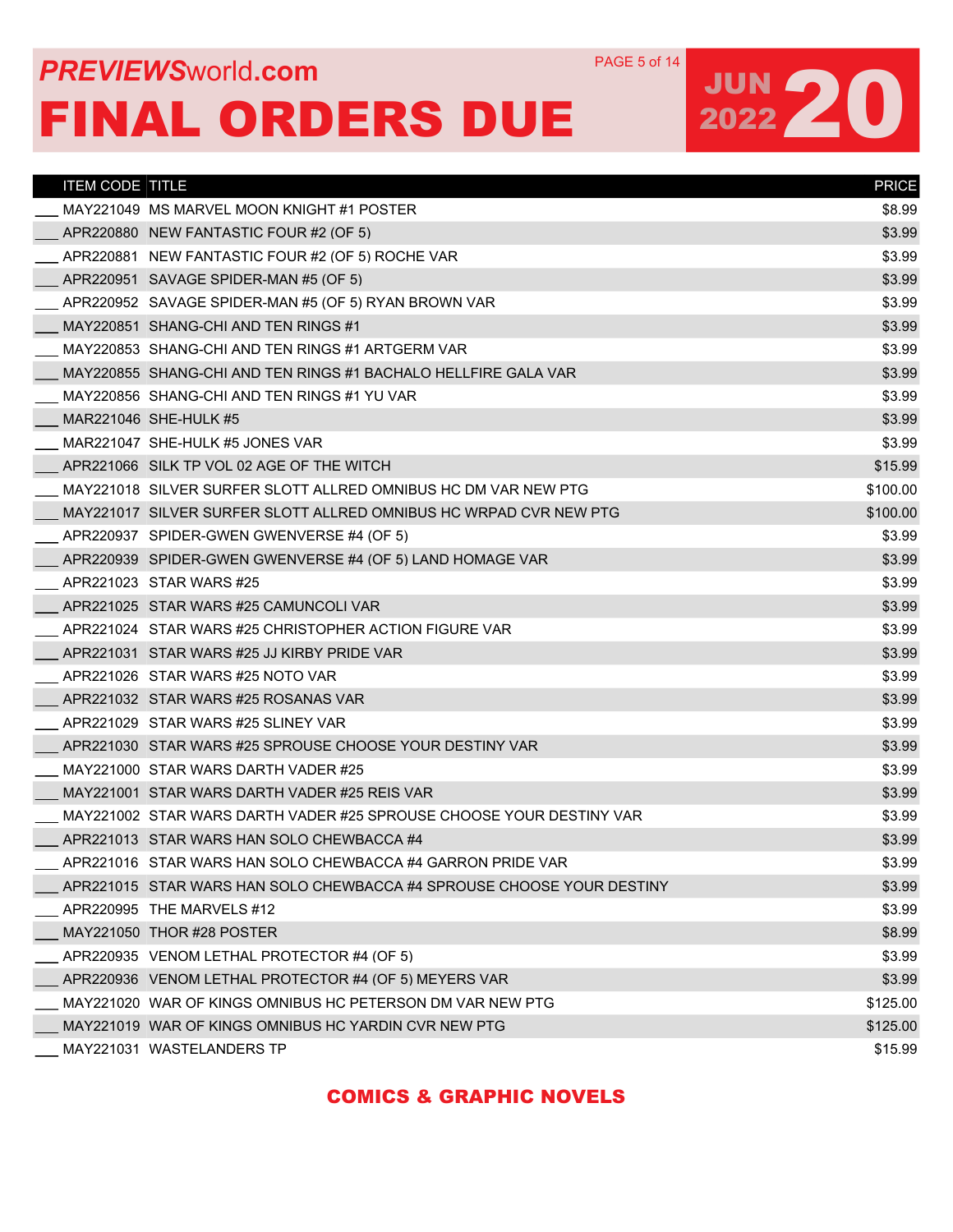## **PREVIEWS** WORLD **COM** PAGE 6 of 14 FINAL ORDERS DUE

| <b>ITEM CODE TITLE</b> |                                                                        | <b>PRICE</b> |
|------------------------|------------------------------------------------------------------------|--------------|
|                        | MAY221827 ARCHER & ARMSTRONG FOREVER #3 CVR A CHANG                    | \$3.99       |
|                        | MAY221828 ARCHER & ARMSTRONG FOREVER #3 CVR B ROBLES                   | \$3.99       |
|                        | MAY221826 ARCHER & ARMSTRONG REVIVAL TP                                | \$24.99      |
|                        | MAY221191 B&V FRIENDS FOREVER SUMMER SURF PARTY #1                     | \$2.99       |
|                        | MAY221097 BALLAD OF RONAN #3 (OF 6)                                    | \$3.99       |
|                        | APR221759 BATTLE ACTION SPECIAL HC                                     | \$24.99      |
|                        | MAY221062 BELIT & VALERIA #3 CVR A FIUMARA (MR)                        | \$3.99       |
|                        | MAY221063 BELIT & VALERIA #3 CVR B TOMASSO (MR)                        | \$3.99       |
|                        | MAY221064 BELIT & VALERIA #3 CVR C ROOTH (MR)                          | \$3.99       |
|                        | MAY221065 BELIT & VALERIA #3 CVR D BUCHEMI HOMAGE (MR)                 | \$3.99       |
|                        | MAY221657 BILL & TED ROLL DICE #2 CVR A KETNER                         | \$4.99       |
|                        | MAY221658 BILL & TED ROLL DICE #2 CVR B PHOTO                          | \$4.99       |
|                        | MAY221103 BROTHER OF ALL MEN #1 CVR A MARRON                           | \$4.99       |
|                        | MAY221725 BY THE HORNS DARK EARTH #3 (MR)                              | \$4.99       |
|                        | MAY221518 DELUXE GIMENEZ FOURTH POWER & STARR CONSPIRACY HC (MR)       | \$79.99      |
|                        | MAY221113 DOGS OF LONDON #3                                            | \$3.99       |
|                        | MAY221139 FLORIDA MAN #1 CVR A MULROONEY                               | \$3.99       |
|                        | MAY221140 FLORIDA MAN #1 CVR B SALAZA                                  | \$3.99       |
|                        | MAY221141 FLORIDA MAN #1 CVR CENTURY 100 COPY LTD ED                   | \$29.99      |
|                        | APR228821 FLORIDA MAN #1 CVR D FLORIDA VAR                             | \$3.99       |
|                        | MAY221670 FRANK FRAZETTA DEATH DEALER #3 CVR A RENAUD (MR)             | \$4.99       |
|                        | MAY221671 FRANK FRAZETTA DEATH DEALER #3 CVR B FRAZETTA (MR)           | \$4.99       |
|                        | FEB221118 GHOUL AGENCY #4                                              | \$3.99       |
|                        | MAY221096 HAMELIN #2 (OF 6)                                            | \$3.99       |
|                        | APR221898 HARBINGER TP BOOK 02                                         | \$14.99      |
|                        | MAY221730 LOCUST BALLAD OF MEN #1                                      | \$4.99       |
|                        | MAY221866 MAN GOAT & BUNNYMAN GREEN EGGS & BLAM #1 CVR A BARRIONUEVO   | \$5.99       |
|                        | MAY221867 MAN GOAT & BUNNYMAN GREEN EGGS & BLAM #1 CVR B VITORINO      | \$5.99       |
|                        |                                                                        | \$5.99       |
|                        | APR228693 MAN GOAT & BUNNYMAN GREEN EGGS & BLAM #1 CVR D 10 COPY FOC I | \$10.00      |
|                        | MAY221266 NEVERENDER #3 (OF 6) CVR A KRAFT                             | \$3.99       |
|                        | MAY221267 NEVERENDER #3 (OF 6) CVR B KRAFT                             | \$3.99       |
|                        | MAY221245 NEWTHINK #2 (OF 5) CVR A RAHZAAH (MR)                        | \$3.99       |
|                        | MAY221246 NEWTHINK #2 (OF 5) CVR B ROSANAS (MR)                        | \$3.99       |
|                        | MAY221275 NOBODYS CHILD TP VOL 01 (MR)                                 | \$16.99      |
|                        | MAY221285 PLAYTHINGS #2 CVR A CLARK                                    | \$4.99       |
|                        | MAY221628 POTIONS INC #2 (OF 5)                                        | \$3.99       |
|                        | MAY221886 RED AGENT ISLAND OF DR MOREAU TP                             | \$19.99      |
|                        | APR221680 RICK AND MORTY INFINITY HOUR #4 CVR A ITO                    | \$3.99       |
|                        | APR221681 RICK AND MORTY INFINITY HOUR #4 CVR B ITO                    | \$3.99       |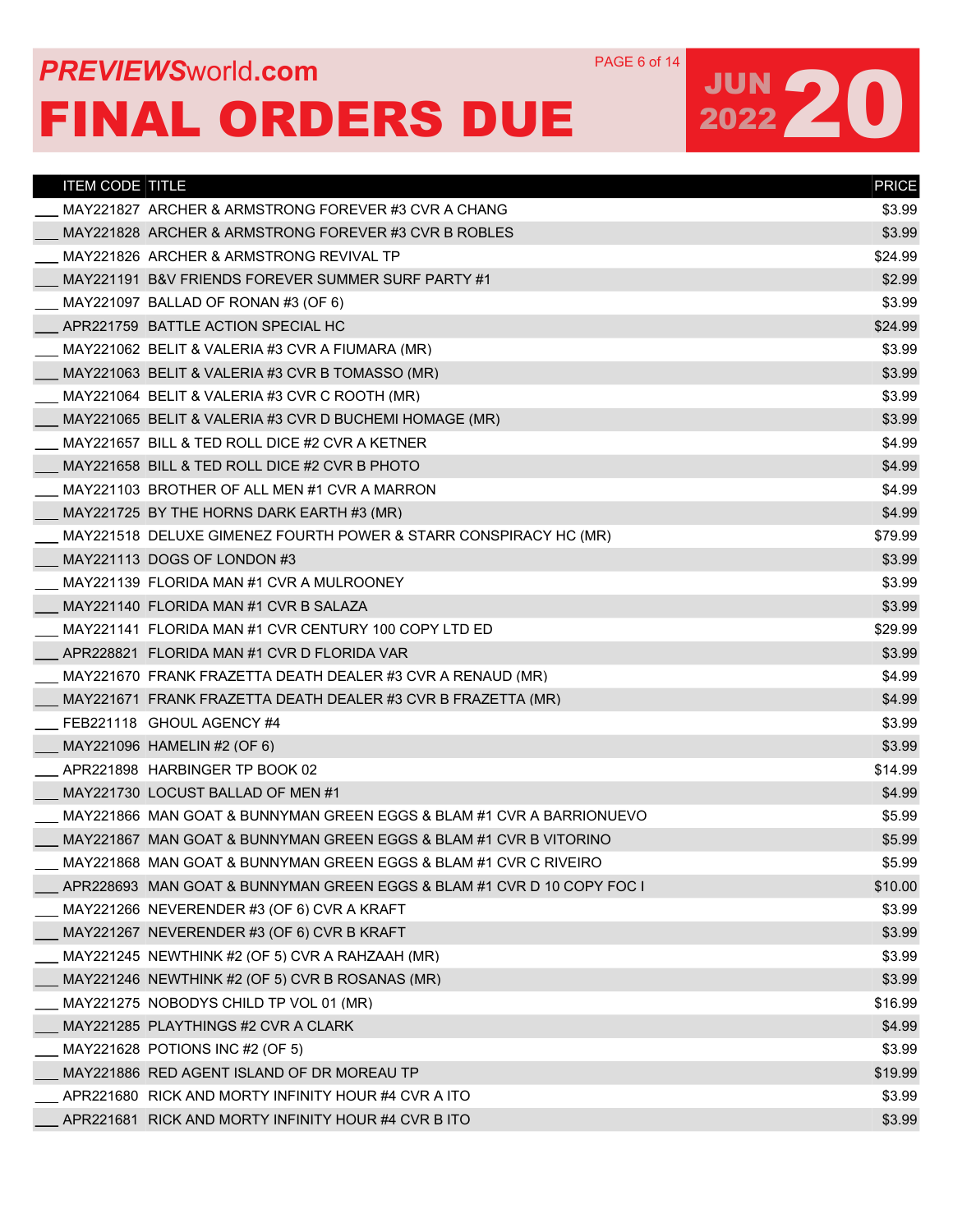## **PREVIEWS** WORLD **COM** PAGE 7 of 14 FINAL ORDERS DUE

# JUN 20

| <b>ITEM CODE TITLE</b> |                                                                        | <b>PRICE</b> |
|------------------------|------------------------------------------------------------------------|--------------|
|                        | MAY221752 RISE OF DRACULA TP (MR)                                      | \$19.99      |
|                        | MAY221732 SHE BITES #1 CVR A HERNANDEZ R                               | \$4.99       |
|                        | MAR229287 STARWARD #4 (OF 8) CVR B SHAVRIN (MR)                        | \$3.99       |
|                        | MAY221753 TRASH & CAN IT VOL 1 DISPOSABLE HEROES TP                    | \$15.99      |
|                        | MAY221735 TRISKELE #2                                                  | \$4.99       |
|                        | MAY221145 TWO GUN TERROR #1 CVR A CRAIG                                | \$3.99       |
|                        | MAY221146 TWO GUN TERROR #1 CVR B DEMONS HAESER & HASSON               | \$3.99       |
|                        | MAY221147 TWO GUN TERROR #1 CVR C DEAD SHERIFF HASSON                  | \$3.99       |
|                        | APR221167 WE LIVE AGE OF PALLADIONS #4                                 | \$3.99       |
|                        | MAY221110 WHERE STARSHIPS GO TO DIE #2                                 | \$3.99       |
|                        | MAR221273 WILLYS WONDERLAND PREQUEL #4 CVR A CONNECTING                | \$3.99       |
|                        | MAR221274 WILLYS WONDERLAND PREQUEL #4 CVR B CALZADA                   | \$4.99       |
|                        | MAR221275 WILLYS WONDERLAND PREQUEL #4 CVR C LTD ED SLASHIN TIME MOVIE | \$9.99       |
|                        | MAY221194 WORLD OF ARCHIE JUMBO COMICS DIGEST #121                     | \$8.99       |
|                        |                                                                        |              |

#### **BOOKS**

| MAR221962 TEAM-UP COMPANION | \$39.95 |
|-----------------------------|---------|
|                             |         |

#### APPAREL

| FEB229252 | GODZILLA 1954 PX LUNCHBOX W/THERMOS                    | \$24.99 |
|-----------|--------------------------------------------------------|---------|
| FEB229253 | GODZILLA DESTROY ALL MONSTERS PX LUNCHBOX W/THERMOS    | \$24.99 |
| FEB229254 | GODZILLA VS MECHAGODZILLA PX LUNCHBOX W/THERMOS        | \$24.99 |
| MAR229381 | MARVEL DR STRANGE HANDS PX T/S LG                      | \$19.48 |
|           | MAR229382 MARVEL DR STRANGE HANDS PX T/S MED           | \$19.48 |
|           | MAR229383 MARVEL DR STRANGE HANDS PX T/S SM            | \$19.48 |
|           | MAR229384 MARVEL DR STRANGE HANDS PX T/S XL            | \$19.48 |
|           | MAR229385 MARVEL DR STRANGE HANDS PX T/S XXL           | \$23.48 |
|           | MAR229386 MARVEL GHOST RIDER #1 PX T/S LG              | \$19.48 |
|           | MAR229387 MARVEL GHOST RIDER #1 PX T/S MED             | \$19.48 |
|           | MAR229388 MARVEL GHOST RIDER #1 PX T/S SM              | \$19.48 |
|           | MAR229389 MARVEL GHOST RIDER #1 PX T/S XL              | \$19.48 |
|           | MAR229390 MARVEL GHOST RIDER #1 PX T/S XXL             | \$23.48 |
|           | MAR229391 MARVEL SPIDER-MAN FINEST CARNAGE PX T/S LG   | \$19.48 |
|           | MAR229392 MARVEL SPIDER-MAN FINEST CARNAGE PX T/S MED  | \$19.48 |
|           | MAR229393 MARVEL SPIDER-MAN FINEST CARNAGE PX T/S SM   | \$19.48 |
|           | MAR229394 MARVEL SPIDER-MAN FINEST CARNAGE PX T/S XL   | \$19.48 |
|           | MAR229395 MARVEL SPIDER-MAN FINEST CARNAGE PX T/S XXL  | \$23.48 |
|           | MAR229396 MARVEL SPIDER-MAN SWINGING W/BIRDS PX T/S LG | \$19.48 |
|           |                                                        |         |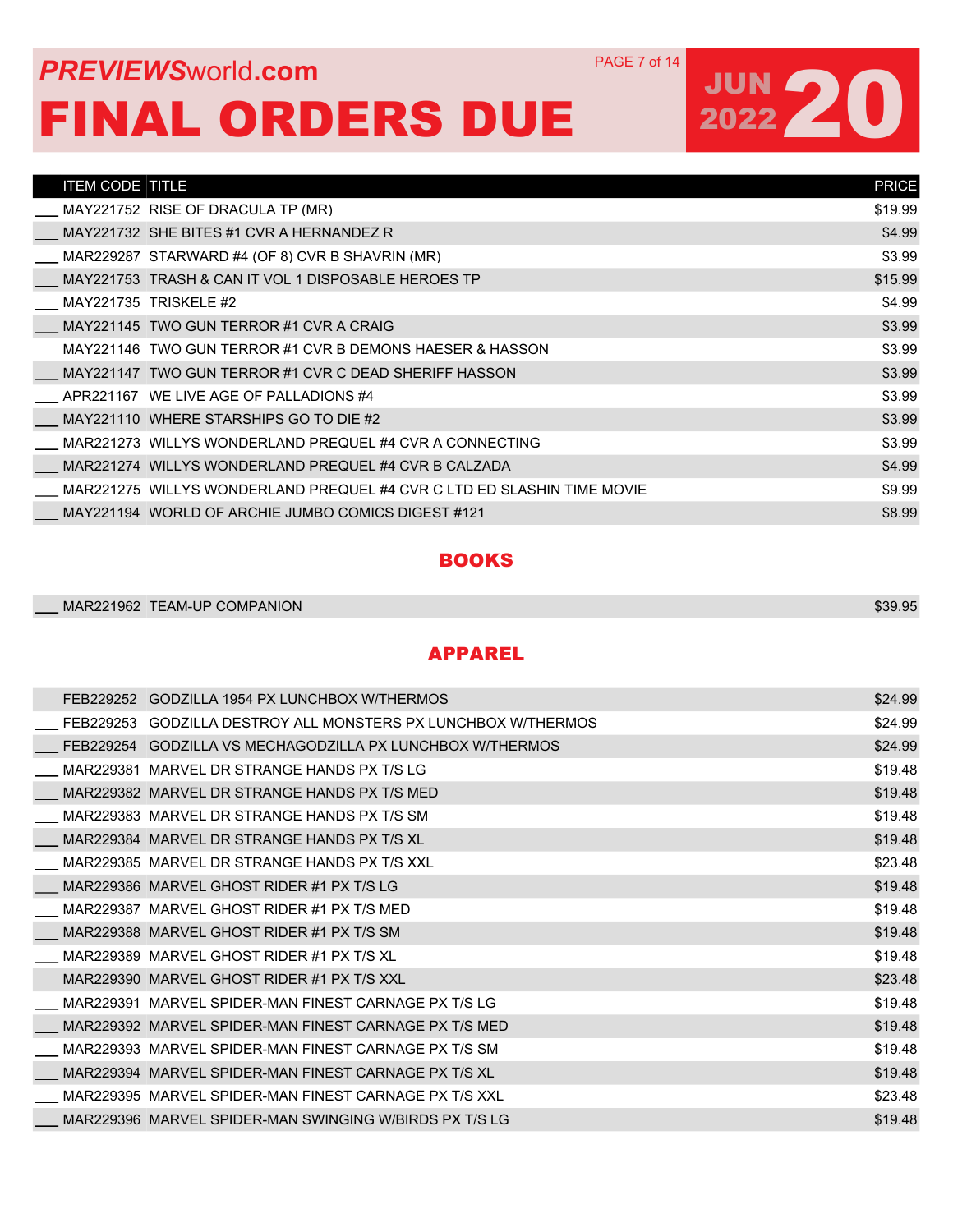### **PREVIEWS** WORLD **COM** PAGE 8 of 14 FINAL ORDERS DUE

# JUN 20

| ITEM CODE TITLE I |                                                         | <b>PRICE</b> |
|-------------------|---------------------------------------------------------|--------------|
|                   | MAR229397 MARVEL SPIDER-MAN SWINGING W/BIRDS PX T/S MED | \$19.48      |
|                   | MAR229398_MARVEL SPIDER-MAN SWINGING W/BIRDS PX T/S SM  | \$19.48      |
|                   | MAR229399 MARVEL SPIDER-MAN SWINGING W/BIRDS PX T/S XL  | \$19.48      |
|                   | MAR229400 MARVEL SPIDER-MAN SWINGING W/BIRDS T/S PX XXL | \$23.48      |

#### TOYS / STATUES / MODELS

| APR228236 16D COLL LEGEND MASTERS 019 GIANT BABA VINYL FIG CRANE VER ( | \$59.99  |
|------------------------------------------------------------------------|----------|
| APR228237 16D COLL LEGEND MASTERS 019 GIANT BABA VINYL FIG PHOENIX VER | \$59.99  |
| APR228238 16D COLL LEGEND MASTERS 023 JUMBO TSURUTA VINYL FIG          | \$59.99  |
| APR228439 5 POINTS POPEYE & OXHEART BOXED SET                          | \$44.00  |
| APR228501 A COUPLE OF CUCKOOS ERIKA AMANO STOPPER FIG                  | \$26.99  |
| MAR229659 AH MY GODDESS BELLDANDY 1/8 PVC FIG                          | \$494.99 |
| APR228502 AHAREN SAN WA HAKARENAI REINA AHAREN NOODLE STOPPER FIG      | \$26.99  |
| MAR228530 ATELIER SOPHIE ALCHEMIST O/T MYSTERIOUS BOOK 1/7 SCALE FIG ( | \$399.99 |
| MAR229559 BLACK JACK PINOCO SOFTB SOFT VINYL FIG                       | \$179.99 |
| APR228470 BLUE LOCK Q-POSKET YOICHI ISAGI FIG VER A                    | \$26.99  |
| APR228471 BLUE LOCK Q-POSKET YOICHI ISAGI FIG VER B                    | \$26.99  |
| APR228552 CODE GEASS LELOUCH REBELLION R2 GUREN 08 SEITEN METAL BUILD  | \$340.00 |
| APR228060 COWBOY BEBOP POP UP PARADE ED & EIN FIG                      | \$59.99  |
| APR228061 COWBOY BEBOP POP UP PARADE FAYE VALENTINE FIG                | \$59.99  |
| APR228330 CTHULHU ZIPPERMOUTH PLUSH                                    | \$34.95  |
| APR228529 CYBER FORST HURRICANE REVENGER PROTO YAEGER MODEL KIT        | \$114.99 |
| APR228098 D&D VECNA PREMIUM STATUE                                     | \$249.99 |
| APR228391 DARK CRYSTAL GARTHIM 1/6 SCALE STATUE                        | \$799.00 |
| MAR229625 DC COMICS HARLEY QUINN KALA PVC STATUE                       | \$199.99 |
| DEC219395 DCD 40TH MARVEL COMIC WHITE ARMOR DR DOOM PX BUST            | \$99.00  |
| APR228503 DEMON SLAYER KIMETSU AKAZA POTETTO FIG                       | \$22.99  |
| APR228504 DEMON SLAYER KIMETSU INOKO POTETTO FIG                       | \$22.99  |
| APR228505 DEMON SLAYER KIMETSU KYOJURO RENGOKU HOLD FIG                | \$22.99  |
| APR228506 DEMON SLAYER KIMETSU KYOJURO RENGOKU POTETTO FIG             | \$22.99  |
| APR228507 DEMON SLAYER KIMETSU NEZUKO DEMON POTETTO FIG                | \$22.99  |
| APR228472 DEMON SLAYER KIMETSU Q-POSKET SANEMI SHINAZUGAWA FIG VER A ( | \$26.99  |
| APR228473 DEMON SLAYER KIMETSU Q-POSKET SANEMI SHINAZUGAWA FIG VER B ( | \$26.99  |
| APR228508 DEMON SLAYER KIMETSU TANJIRO KAMADO HOLD FIG                 | \$22.99  |
| APR228509 DEMON SLAYER KIMETSU TOKITO MUICHIRO BIG PLUSH TOY           | \$26.99  |
| APR228474 DEMON SLAYER KIMETSU V7 Q-POSKET PETIT DAKI FIG              | \$16.99  |
| APR228475 DEMON SLAYER KIMETSU V7 Q-POSKET PETIT GYUTARO FIG           | \$16.99  |
| APR228476 DEMON SLAYER KIMETSU V7 Q-POSKET PETIT NEZUKO KAMADO FIG (NE | \$16.99  |
| APR228510 DEMON SLAYER KIMETSU YUSHIRO BIG PLUSH TOY                   | \$26.99  |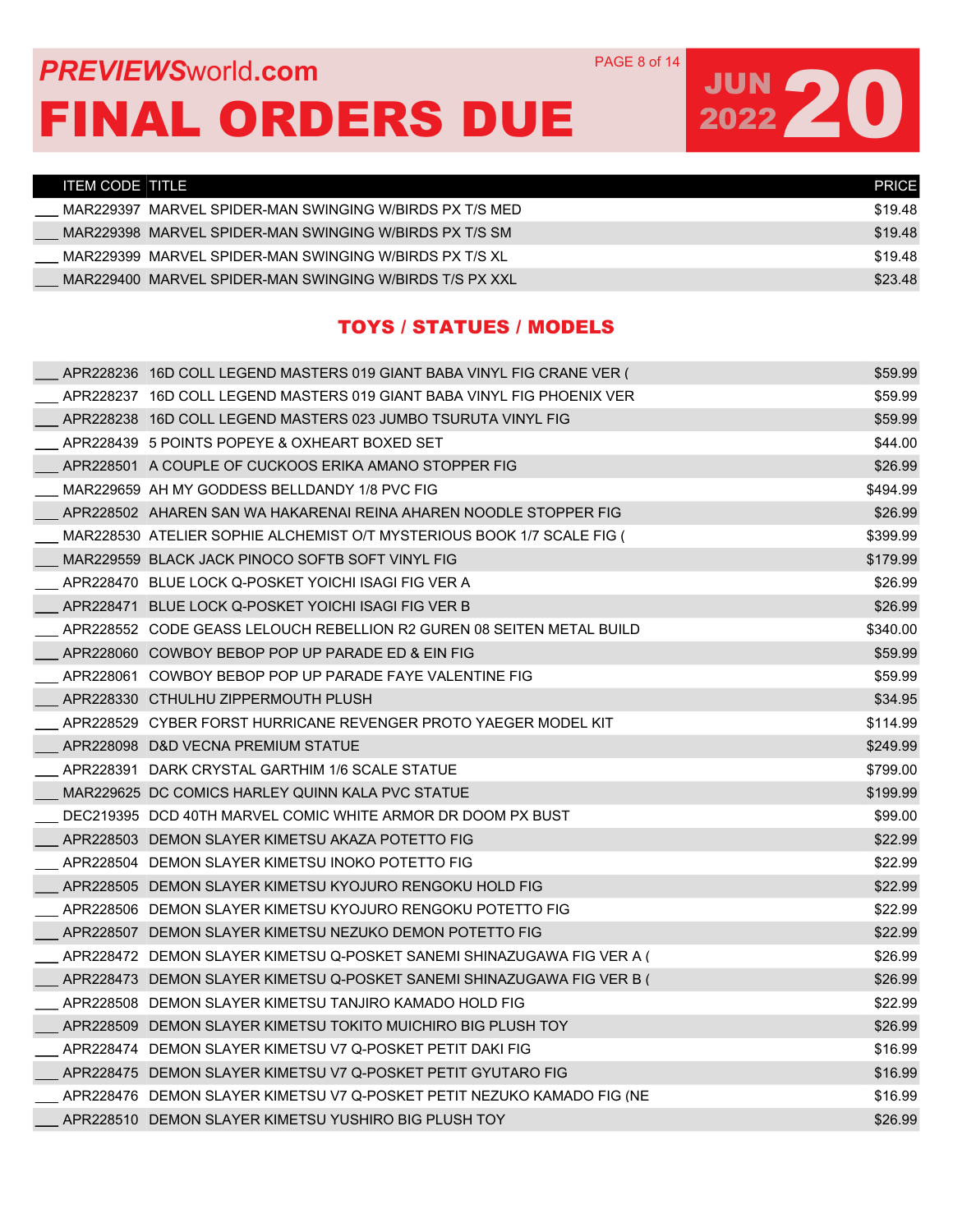## **PREVIEWS** WORLD **COM** PAGE 9 of 14 FINAL ORDERS DUE

| <b>ITEM CODE TITLE</b> |                                                                        | <b>PRICE</b> |
|------------------------|------------------------------------------------------------------------|--------------|
|                        | MAR229402 DESKTOP ARMY N-202D TITANIA GENBU FIG                        | \$64.99      |
|                        | APR228441 DESTINY LORD SHAXX 11.5IN STATUE                             | \$119.99     |
|                        | APR228088 DIORAMANSION 200 CAFE FIGURE DIORAMA                         | \$39.99      |
|                        | APR228089 DIORAMANSION 200 ROSE GARDEN FIGURE DIORAMA                  | \$39.99      |
|                        | APR228090 DIORAMANSION 200 SUMMER FESTIVAL FIGURE DIORAMA              | \$39.99      |
|                        | APR228477 DISNEY CHAR Q-POSKET CINDERELLA FLOWER STYLE FIG VER A       | \$26.99      |
|                        | APR228478 DISNEY CHAR Q-POSKET CINDERELLA FLOWER STYLE FIG VER B       | \$26.99      |
|                        | APR228331 DISNEY VAMPIRE STITCH ZIPPERMOUTH PLUSH                      | \$29.95      |
|                        | APR228286 DRAGON BALL GT SUPER SAIYAN 4 VEGETA S.H.FIGUARTS AF (       | \$65.00      |
|                        | APR228287 ELDEN RING MELINA FIGUARTS MINI FIG                          | \$30.00      |
|                        | APR228288 ELDEN RING RAGING WOLF FIGUARTS MINI FIG                     | \$30.00      |
|                        | MAR229044 FAIRY TAIL ERZA SCARLET SAMURAI KURENAI VER 1/6 STATUE (Net) | \$354.99     |
|                        | MAR229045_FAIRY TAIL ERZA SCARLET SAMURAI SHIKKOKU VER 1/6 STATUE (Net | \$354.99     |
|                        | APR228227 FAIRY TAIL FINAL POP UP PARADE XL LUCY HEARTFILIA PVC FIG (C | \$294.99     |
|                        | MAR229565 FANG OF THE SUN DOUGRAM COMBAT ARMORS MAX27 1/72 MDL KIT     | \$44.99      |
|                        | MAR229114 FINAL FANTASY XI GOBLIN PLUSH                                | \$49.99      |
|                        | MAR229115 FINAL FANTASY XI MANDRAGORA PLUSH                            | \$49.99      |
|                        | MAR229116 FINAL FANTASY XI SHANTOTTO PLUSH                             | \$49.99      |
|                        | MAR229403 GEM SER DEMON SLAYER KIMETSU TOKITOI-SAN PALM PVC FIG        | \$89.99      |
|                        | MAR229404 GEM SER DEMON SLAYER KIMETSU TOKITOI-SAN PALM PVC FIG W/GIFT | \$104.99     |
|                        | MAR229405 GEM SER DEMON SLAYER KIMETSU UZUI-SAN PALM PVC FIG           | \$99.99      |
|                        | MAR229406 GEM SER DEMON SLAYER KIMETSU UZUI-SAN PALM PVC FIG W/GIFT (C | \$114.99     |
|                        | MAR229407 GEM SER EVANGELION THRICE UPON ASUKA & MAKINAMI PVC FIG      | \$534.99     |
|                        | APR228563 GI JOE CLASSIFIED SER 6IN SNAKE EYES & TIMBER AF CS (C       | \$44.99      |
|                        | MAR229560 GIRLS FRONTLINE AK-12 SMOOTHIE AGE 1/8 PVC FIG               | \$294.99     |
|                        | APR228554 GUILTY GEAR STRIVE MAY 1/7 PVC FIG                           | \$379.99     |
|                        | APR228511 HATSUNE MIKU BICUTE BUNNIES WHITE RABBIT FIG                 | \$26.99      |
|                        | APR228512 HATSUNE MIKU KYURUMARU BIG PLUSH TOY                         | \$26.99      |
|                        | APR228513 HATSUNE MIKU KYURUMARU WHITE RABBIT BIG PLUSH TOY            | \$26.99      |
|                        | APR228228 HATSUNE MIKU POP UP PARADE BECAUSE YOURE HERE L PVC FIG      | \$104.99     |
|                        | MAR229571 HORIZON FORBIDDEN WEST ALOY NENDOROID AF                     | \$84.99      |
|                        | APR228332 IT PENNYWISE ZIPPERMOUTH PLUSH                               | \$34.95      |
|                        | MAR228342 JOJOS BIZARRE ADVENTURE STONE OCEAN JOLYNE CUJOH FIG PEN (NE | \$50.00      |
|                        | APR228486 JOYTOY WH 40K PRIMARIS BLACK TEMPLAR BLADEGUARD VET 1/18 FIG | \$65.00      |
|                        | APR228487 JOYTOY WH 40K PRIMARIS BLOOD ANGELS BLADEGUARD VET 1/18 FIG  | \$65.00      |
|                        | APR228488 JOYTOY WH 40K PRIMARIS IMPERIAL FIST BLADEGUARD VET 1/18 FIG | \$65.00      |
|                        | APR228489 JOYTOY WH 40K PRIMARIS SPACE WOLVES BLADEGUARD VET 1/18 FIG  | \$65.00      |
|                        | APR228515 JUJUTSU KAISEN KYURUMARU SATORU GOJO BIG PLUSH TOY           | \$26.99      |
|                        | APR228514   JUJUTSU KAISEN KYURUMARU YUJI ITADORI BIG PLUSH TOY        | \$26.99      |
|                        | APR228289 JUJUTSU KAISEN MEGUMI FUSHIGURO FIGUARTS ZERO FIG            | \$106.00     |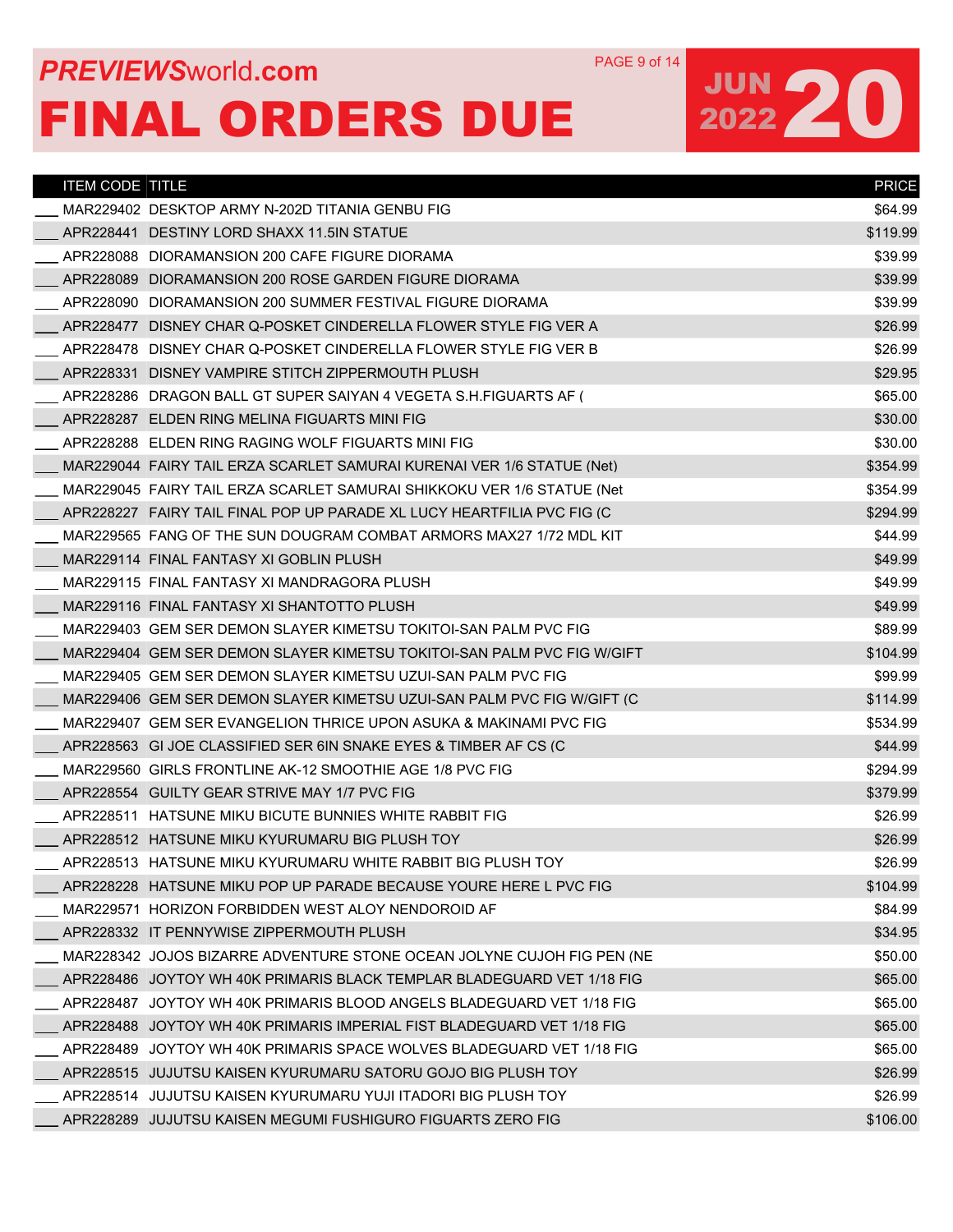## **PREVIEWS** WORLD **COM** PAGE 10 of 14 FINAL ORDERS DUE

| <b>ITEM CODE TITLE</b> |                                                                                 | <b>PRICE</b> |
|------------------------|---------------------------------------------------------------------------------|--------------|
|                        | APR228290 JUJUTSU KAISEN NOBARA KUGISAKI FIGUARTS ZERO FIG                      | \$84.00      |
|                        | APR228229 JUJUTSU KAISEN POP UP PARADE SUKUNA PVC FIG                           | \$59.99      |
|                        | APR228516 JUJUTSU KAISEN YUJI ITADORI NOODLE STOPPER FIG                        | \$26.99      |
|                        | MAR228773 KINGDOM HEARTS II KING MICKET 20TH ANNIVERSARY PLUSH                  | \$99.99      |
|                        | MAR229410 LOOK UP EVANGELION THRICE UPON KAWORU & SHINJI FIG & GIFT (C          | \$104.99     |
|                        | MAR229411 LOOK UP EVANGELION THRICE UPON KAWORU NAGISA PVC FIG                  | \$44.99      |
|                        | MAR229412 LOOK UP EVANGELION THRICE UPON SHINJI IKARI PVC FIG                   | \$44.99      |
|                        | MAR229413 LOOK UP SER SPY X FAMILY ANYA FORGER PVC FIG                          | \$44.99      |
|                        | MAR229414 LOOK UP SER SPY X FAMILY ANYA FORGER PVC FIG W/GIFT                   | \$54.99      |
|                        | MAR229573 LOVE OF KILL RYANG-HA SONG NENDOROID AF                               | \$79.99      |
|                        | APR228291 MACROSS ZERO VF-0S PHOENIX ROY FOCKER HI-METAL R FIG (                | \$160.00     |
|                        | APR228292 MAJINKAIZER SKL SOUL OF CHOGOKIN FIG                                  | \$240.00     |
|                        | APR228565 MARVEL DISNEY PLUS LEGENDS MS MARVEL 6IN AF CS                        | \$24.99      |
|                        | APR228531 MARVEL RETRO LEGENDS 3-3/4IN AF ASST 202202                           | \$11.99      |
|                        | APR228536 MARVEL RETRO LEGENDS 3-3/4IN CPT AMERICA RERUN AF CS (                | \$11.99      |
|                        | APR228533 MARVEL RETRO LEGENDS 3-3/4IN FIRESTAR AF CS                           | \$11.99      |
|                        | APR228537 MARVEL RETRO LEGENDS 3-3/4IN IRON MAN RERUN AF CS                     | \$11.99      |
|                        | APR228534 MARVEL RETRO LEGENDS 3-3/4IN MOON KNIGHT AF CS                        | \$11.99      |
|                        | APR228532 MARVEL RETRO LEGENDS 3-3/4IN NOVA AF CS                               | \$11.99      |
|                        | APR228535 MARVEL RETRO LEGENDS 3-3/4IN SPIDER-MAN AF CS                         | \$11.99      |
|                        | APR228456 MINI EPICS STRANGER THINGS SEASON 4 ELEVEN POWERED VINYL FIG          | \$49.99      |
|                        | APR228457 MINI EPICS STRANGER THINGS SEASON 4 VECNA VINYL FIG (C                | \$49.99      |
|                        | APR228490 MINICO HARRY POTTER HARRY POTTER SWORD GRYFFINDOR PVC STATUE          | \$39.99      |
|                        | APR228491 MINICO HARRY POTTER HERMIONE GRANGER POLYJUICE PVC STATUE (C          | \$39.99      |
|                        | APR228492 MINICO HARRY POTTER RON WEASLEY W/ BROKEN WAND PVC STATUE (C          | \$39.99      |
|                        | APR228493 MINICO JURASSIC DOMINION BLUE AND BETA PVC STATUE                     | \$39.99      |
|                        | APR228494 MINICO MARVEL X-MEN MAGNETO PVC STATUE                                | \$39.99      |
|                        | APR228495 MINICO MARVEL X-MEN NIGHTCRAWLER PVC STATUE                           | \$39.99      |
|                        | APR228496_MINICO MARVEL X-MEN PROFESSOR XAVIER PVC STATUE                       | \$39.99      |
|                        | APR228293 MSG 08TH RX-79(G)EZ-8 GUNDAM EZ-8 ROBOT SPIRITS AF ANIME VER          | \$75.00      |
| APR228731              | MSG SEED REALISTIC MDL SER G STRUCTURE GS04 ARCHANGEL BRIDGE                    | \$110.00     |
|                        | APR228294 MSG WITCH MERCURY GUNDAM AERIAL ROBOT SPIRITS AF ANIME VER (          | \$75.00      |
|                        | APR228479_NARUTO SHIPPUDEN Q-POSKET ITACHI UCHIHA FIG VER A                     | \$26.99      |
|                        | APR228480_NARUTO SHIPPUDEN Q-POSKET ITACHI UCHIHA FIG VER B                     | \$26.99      |
|                        |                                                                                 | \$44.99      |
|                        |                                                                                 | \$44.99      |
|                        | APR228064_NENDOROID        DOLL OUTFIT SET LONG LENGTH CHINESE OUTFIT BLUE (C   | \$44.99      |
|                        | APR228065 NENDOROID DOLL OUTFIT SET LONG LENGTH CHINESE OUTFIT RED VER          | \$44.99      |
|                        | APR228066_NENDOROID        DOLL OUTFIT SET SHORT CHINESE OUTFIT BLUE        VER | \$44.99      |
|                        | APR228067_NENDOROID        DOLL OUTFIT SET SHORT CHINESE OUTFIT RED VER         | \$44.99      |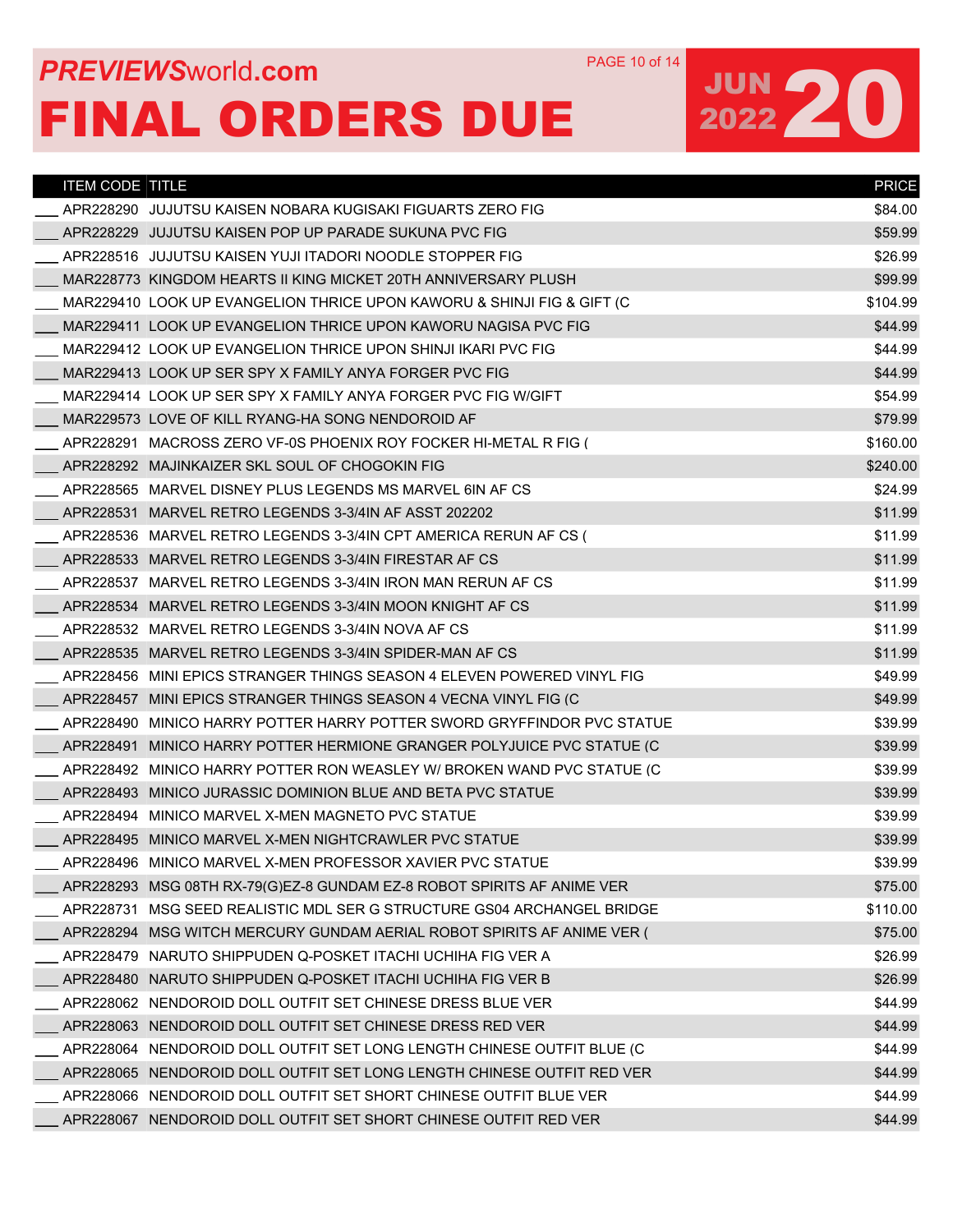## **PREVIEWS** WORLD **COM** PAGE 11 of 14 FINAL ORDERS DUE

| <b>ITEM CODE TITLE</b> |                                                                        | <b>PRICE</b> |
|------------------------|------------------------------------------------------------------------|--------------|
|                        | APR228295 ONE PIECE GEAR4 BATTLE LUFFY FIGUARTS ZERO FIG               | \$88.00      |
|                        | MAR229345 ONMYOJI SHIRANUI 1/7 SCALE FIG                               | \$329.99     |
|                        | APR228234 PMMM REBELLION POP UP PARADE SAYAKA MIKI PVC FIG             | \$59.99      |
| JUL219820              | POP ALBUMS LINKIN PARK REANIMATION                                     | \$14.99      |
|                        | SEP218578 POP ALBUMS WHITNEY HOUSTON DEBUT ALBUM VINYL FIG             | \$11.99      |
|                        | DEC219726 POP STAR WARS OBI-WAN TALA DURITH VIN FIG                    | \$11.99      |
|                        | DEC219728 POP WWE DUSTY RHODES VIN FIG                                 | \$11.99      |
|                        | DEC219729 POP WWE MATT RIDDLE VIN FIG                                  | \$11.99      |
|                        | DEC219730 POP WWE RANDY ORTON RKBRO VIN FIG                            | \$11.99      |
|                        | MAR229579 QUINTESSENTIAL QUINTUPLETS POP UP PARADE ICHIKA 1.5 PVC FIG  | \$64.99      |
|                        | MAR229580 QUINTESSENTIAL QUINTUPLETS POP UP PARADE ITSUKI 1.5 PVC FIG  | \$64.99      |
|                        | MAR229581_QUINTESSENTIAL QUINTUPLETS POP UP PARADE MIKU 1.5 PVC FIG (C | \$64.99      |
|                        | MAR229582_QUINTESSENTIAL QUINTUPLETS POP UP PARADE NINO 1.5 PVC FIG (C | \$64.99      |
|                        | MAR229583 QUINTESSENTIAL QUINTUPLETS POP UP PARADE PVC FIG SPECIAL SET | \$304.99     |
|                        | MAR229584 QUINTESSENTIAL QUINTUPLETS POP UP PARADE YOTSUBA 1.5 PVC FIG | \$64.99      |
|                        | MAR229158 RE ZERO STARTING LIFE IN ANOTHER WORLD REM 1/7 SCALE FIG (NE | \$199.99     |
|                        | APR228517 RE ZERO STARTING LIFE REM TWINKLE PARTY NOODLE STOPPER FIG ( | \$26.99      |
|                        | FEB229602 RIOBOT LINEBARRELS OF IRON EX-LINEBARREL AF                  | \$420.00     |
|                        | APR228296 SHIN ULTRAMAN ZOFFY S.H.FIGUARTS AF                          | \$55.00      |
|                        | MAR229660 SHOKEI SHOUJO NO VIRGIN ROAD MENOU 1/7 PVC FIG               | \$479.99     |
|                        | MAR229661_SHOKEI SHOUJO NO VIRGIN ROAD MENOU 1/7 PVC FIG LTD VER       | \$489.99     |
|                        | APR228079 SONIC THE HEDGEHOG SOFTB SOFT VINYL FIG                      | \$129.99     |
|                        | APR228297 SPY X FAMILY ANYA FORGER S.H.FIGUARTS AF                     | \$46.00      |
|                        | APR228641 STAR TREK DISCOVERY MICHAEL BURNHAM 1/6 AF                   | \$215.00     |
|                        | MAR229333_STAR_TREK_NEXT_GEN_TYPE-3_PHASER_RIFLE_SCALED_PROP_REPLICA_( | \$59.99      |
|                        | MAR229334 STAR TREK ORIGINAL SERIES PHASER RIFLE SCALED PROP REPLICA ( | \$59.99      |
|                        | APR228744 STAR TREK STARSHIPS BEST OF FIG #10 USS ENTERPRISE NCC-1701C | \$24.95      |
|                        | APR228745 STAR TREK STARSHIPS BEST OF FIG #5 USS VOYAGER               | \$24.95      |
|                        | APR228458 STRANGER THINGS DEMO-BAT 8IN STYLIZED PLUSH                  | \$18.99      |
|                        | APR228459 STRANGER THINGS DEMO-DOG 8IN STYLIZED PLUSH                  | \$18.99      |
|                        | APR228460 STRANGER THINGS DEMOGORGON 8IN STYLIZED PLUSH                | \$18.99      |
|                        | APR228461 STRANGER THINGS DEMOGORGON GID 7IN VINYL MONSTER FIGURE (NET | \$19.99      |
|                        | APR228462 STRANGER THINGS ELEVEN SEASON 4 8IN STYLIZED PLUSH           | \$18.99      |
|                        | APR228481 STRANGER THINGS Q-POSKET DUSTIN V2 FIG                       | \$26.99      |
|                        | APR228482 STRANGER THINGS Q-POSKET LUCAS V2 FIG                        | \$26.99      |
|                        | APR228466 STRANGER THINGS S4 NESTABLES SET OF 6                        | \$29.95      |
|                        | APR228463 STRANGER THINGS SEASON 4 EDDIE 6IN VINYL FIGURE              | \$31.99      |
|                        | APR228464 STRANGER THINGS SEASON 4 ELEVEN 6IN VINYL FIGURE             | \$31.99      |
|                        | APR228265 SW AOTC BLACK SERIES AAYLA SECURA 6IN AF CS                  | \$24.99      |
|                        | APR228268 SW BLACK ARCHIVES 6IN BOUSHH LEIA AF CS                      | \$24.99      |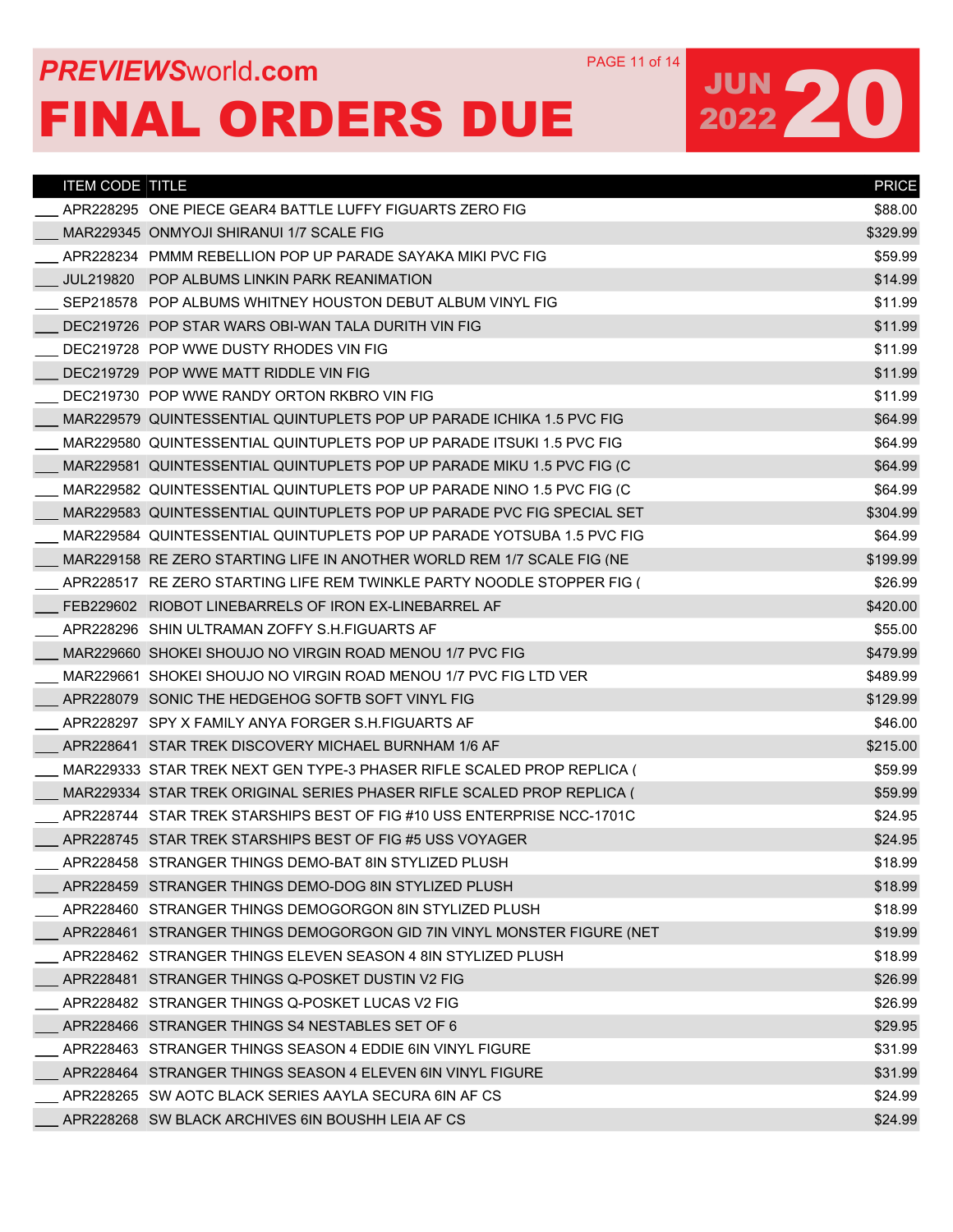## **PREVIEWS** WORLD **COM** PAGE 12 of 14 FINAL ORDERS DUE

| <b>ITEM CODE TITLE</b> |                                                                        | <b>PRICE</b> |
|------------------------|------------------------------------------------------------------------|--------------|
|                        | APR228271 SW BLACK ARCHIVES 6IN CHEWBACCA AF CS                        | \$24.99      |
|                        | APR228269 SW BLACK ARCHIVES 6IN GRAND MOFF TARKIN AF CS                | \$24.99      |
|                        | APR228270 SW BLACK ARCHIVES 6IN HAN SOLO AF CS                         | \$24.99      |
|                        | APR228272 SW BLACK SERIES ARTILLERY STORMTROOPER HELMET CS             | \$131.99     |
|                        | APR228266 SW CW BLACK SERIES DARTH MAUL 6IN AF CS                      | \$24.99      |
|                        | APR228279 SW JEDI SURVIVOR VINTAGE 3-3/4IN AF MULTIPACK CS             | \$50.99      |
|                        | APR228267 SW MAND BLACK SERIES MAGISTRATE GREEF KARGA 6IN AF CS        | \$24.99      |
|                        | APR228273 SW MAND VINTAGE 3-3/4IN DARK TROOPER AF CS                   | \$27.99      |
|                        | APR228276 SW OBI-WAN ANIMATRONIC LOLA CS                               | \$89.99      |
|                        | APR228275 SW OBI-WAN BLACK 6IN 4TH SISTER AF CS                        | \$24.99      |
|                        | APR228329 SW OBI-WAN BLACK DARTH VADER 6IN AF CS (Net)                 | \$24.99      |
|                        | APR228263 SW OBI-WAN BLACK SERIES 5TH BROTHER 6IN AF CS                | \$24.99      |
|                        | APR228264 SW OBI-WAN BLACK SERIES GRAND INQUISITOR 6IN AF CS           | \$24.99      |
|                        | APR228278 SW OBI-WAN BOUNTY COLL LOLA FIG 2PK CS                       | \$17.99      |
|                        | APR228277 SW OBI-WAN INTERACTIVE ELECTRONIC LOLA CS                    | \$38.99      |
|                        | APR228626 SW OBI-WAN RETRO 3-3/4IN DARTH VADER DARK TIMES AF CS        | \$11.99      |
|                        | APR228629 SW OBI-WAN RETRO 3-3/4IN FIFTH BROTHER AF CS                 | \$11.99      |
|                        | APR228627 SW OBI-WAN RETRO 3-3/4IN GRAND INQUISITOR AF CS              | \$11.99      |
|                        | APR228628 SW OBI-WAN RETRO 3-3/4IN NED-B AF CS                         | \$11.99      |
|                        | APR228625 SW OBI-WAN RETRO 3-3/4IN OBI-WAN WANDERING JEDI AF CS        | \$11.99      |
|                        | APR228262 SW OBI-WAN VINTAGE 3-3/4IN OBI-WAN WANDERING JEDI AF CS (NET | \$14.99      |
|                        | APR228274 SW R1 VINTAGE 3-3/4IN R2-SHW AF CS                           | \$16.99      |
|                        | MAR229590 THE RISING OF SHIELD HERO RAPHTALIA NENDOROID AF (O/A)       | \$69.99      |
|                        | MAR229591 THE RISING OF THE SHIELD HERO NENDOROID AF (O/A)             | \$74.99      |
|                        | APR228556 TMNT VS STREET FIGHTER LEONARDO VS RYU 2PK AF                | \$44.99      |
|                        | APR228557 TMNT VS STREET FIGHTER MICHELANGELO VS CHUN-LI 2PK AF        | \$44.99      |
|                        | APR228368 TOHO ULTIMATES W2 GODZILLA 1995 AF                           | \$85.00      |
|                        | APR228369 TOHO ULTIMATES W2 MECHAGODZILLA AF                           | \$85.00      |
|                        | MAR229592 TOKYO REVENGERS CHIFUYU MATSUNO NENDOROID AF                 | \$69.99      |
|                        | APR228483 TOKYO REVENGERS Q-POSKET KAZUTORA HANEMIYA FIG VER A (       | \$26.99      |
|                        | APR228484 TOKYO REVENGERS Q-POSKET KAZUTORA HANEMIYA FIG VER B (       | \$26.99      |
|                        | APR228562 TRANSFORMERS MASTERPIECE MPG03 TRAINBOT YUKIKAZE AF (C)      | \$144.99     |
|                        | APR228564 TRANSFORMERS X GI JOE BUMBLEBEE & STRIKER AF CS              | \$68.99      |
|                        | APR228223 ULTRAMAN DS-113 GAIA DIORAMA STAGE 6IN STATUE                | \$34.99      |
|                        | APR228224 ULTRAMAN DS-113 TIGA DIORAMA STAGE 6IN STATUE                | \$34.99      |
|                        | APR228298 ULTRAMAN LEO ASTRA S.H.FIGUARTS AF                           | \$70.00      |
|                        | APR228500 UMAMUSUME PRETTY DERBY SHOW OFF TOKAI TEIO PVC STATUE        | \$189.99     |
|                        | APR228122 UNIVERSAL MONSTERS RING OF DRACULA COLLECTOR ED PROP REPLICA | \$24.99      |
|                        | MAR229422 VIRTUAL YOUTUBER SERENA HANAZONO 1/7 PVC FIG                 | \$309.99     |
|                        | APR228392 WIZARDING WORLD LUNA LOVEGOOD HMBR 5IN VIN FIG               | \$19.99      |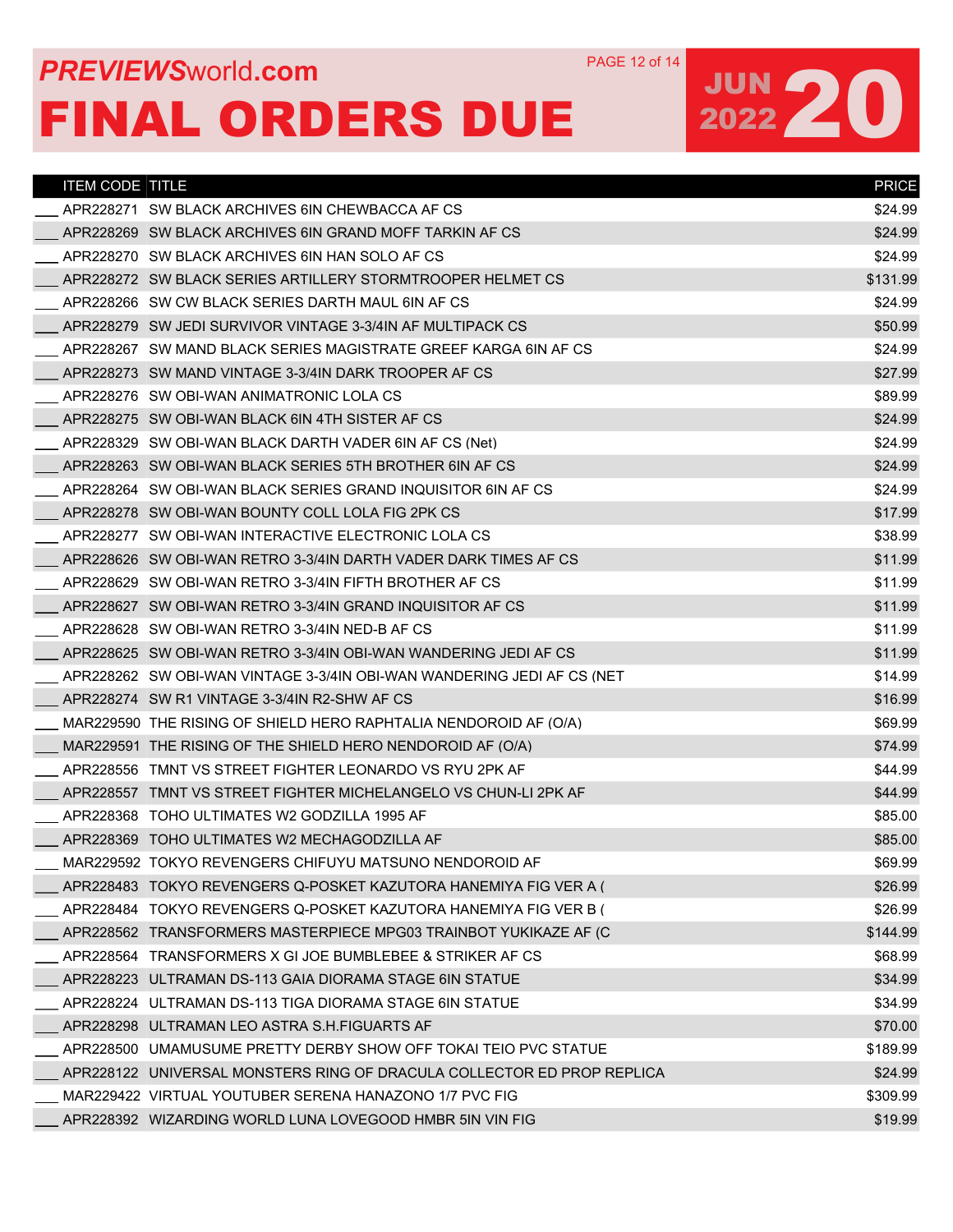### **PREVIEWS** WORLD **COM** PAGE 13 of 14 FINAL ORDERS DUE

# JUN 20

| TITEM CODE TITLE " |                                                           | <b>PRICE</b> |
|--------------------|-----------------------------------------------------------|--------------|
|                    | APR228326 YOUTOOZ POPPY PLAYTIME HUGGY WUGGY VINYL FIGURE | \$29.99      |
|                    | APR228327 YOUTOOZ POPPY PLAYTIME PLAYER VINYL FIGURE      | \$29.99      |
|                    | APR228328 YOUTOOZ POPPY PLAYTIME POPPY VINYL FIGURE       | \$29.99      |

#### COLLECTIBLES & NOVELTIES

|           | APR228280 DC COMICS 24 CT LANYARD ASST                                 | \$5.98  |
|-----------|------------------------------------------------------------------------|---------|
| APR228566 | DEMON SLAYER ART DECO PAPER THEATER 108PC JIGSAW PUZZLE (NET           | \$43.00 |
|           | APR228728 HAIKYUU BUDDYCOLLE RUBBER MASCOT 6PC DS                      | \$11.00 |
|           | APR228729 HAIKYUU CHOKORIN MASCOT 6PC MINI FIG DS                      | \$10.00 |
|           | APR228730 HAIKYUU CHOKORIN MASCOT 6PC MINI FIG SET                     | \$60.00 |
|           | APR228281 HARRY POTTER 24 CT LANYARD ASST                              | \$5.98  |
|           | APR228282 MARVEL COMICS 24 CT LANYARD ASST                             | \$5.98  |
| APR228283 | MARVEL COMICS MS MARVEL 24 CT MAGNET ASST                              | \$5.98  |
| APR228568 | MY HERO ACADEMIA AIM FOR HERO 300PC JIGSAW PUZZLE                      | \$22.00 |
|           | APR228569 MY HERO ACADEMIA OUR SCHOOL LIFE 1000PC JIGSAW PUZZLE        | \$37.00 |
|           | APR228570 MY HERO ACADEMIA STAY TOUGH 500PC JIGSAW PUZZLE              | \$27.00 |
| APR228571 | MY HERO ACADEMIA TAKE THE FIRST STEP 1000PC JIGSAW PUZZLE (N           | \$37.00 |
| APR228572 | MY HERO ACADEMIA THE VILLIANS 300PC JIGSAW PUZZLE                      | \$22.00 |
| APR228573 | MY HERO ACADEMIA TO THE BATLE FOR PRIDE 300PC JIGSAW PUZZLE            | \$22.00 |
| APR228239 | NAVY KIT OF THE WORLD 4 10PC BMB DS                                    | \$8.99  |
|           | APR228732 ONE PIECE NYAN PIECE LUFFY WITH RIVALS 8PC FIG SET W/GIFT (N | \$90.00 |
|           | APR228733 ONE PIECE NYAN PIECE LUFFY WITH RIVALS 8PC MINI FIG DS       | \$11.00 |
|           | APR228734 SPY X FAMILY METAL BADGE COLL VOL 1 8PC DS                   | \$6.00  |
|           | APR228735 SPY X FAMILY METAL BADGE COLL VOL 2 8PC DS                   | \$6.00  |
|           | APR228736 SPY X FAMILY TOKOTOKO ACRYLIC STAND 6PC DS                   | \$11.00 |
|           |                                                                        |         |

#### GAMES

| FFB229149 | D&D DAEMS INSTANT FORTRESS TABLE SIZED REPLICA           | \$149.99 |
|-----------|----------------------------------------------------------|----------|
|           | MAR229638 D&D ICONS REALMS DEMOGORGON PRINCE DEMONS      | \$89.99  |
| FEB229318 | D&D ICONS REALMS MINIS ELDER ELEMENTAL PHOENIX           | PI       |
| FEB229163 | D&D NOLZURS MARVELOUS UNPAINTED MINIS AARAKOCRA PALADINS | \$8.99   |
| FEB229164 | D&D NOLZURS MARVELOUS UNPAINTED MINIS ABOMINATION        | \$4.99   |
| FFB229165 | D&D NOLZURS MARVELOUS UNPAINTED MINIS BEHOLDER VARIANT   | \$8.99   |
| FEB229166 | D&D NOLZURS MARVELOUS UNPAINTED MINIS DRAGONBORN CLERICS | \$4.99   |
| FFB229167 | D&D NOLZURS MARVELOUS UNPAINTED MINIS DROW FIGHTERS      | \$4.99   |
| FEB229168 | D&D NOLZURS MARVELOUS UNPAINTED MINIS DUERGAR FIGHTERS   | \$4.99   |
| FFB229169 | D&D NOLZURS MARVELOUS UNPAINTED MINIS FIRE GIANT         | \$14.99  |
| FFB229170 | D&D NOLZURS MARVELOUS UNPAINTED MINIS GRUNGS             | \$4.99   |